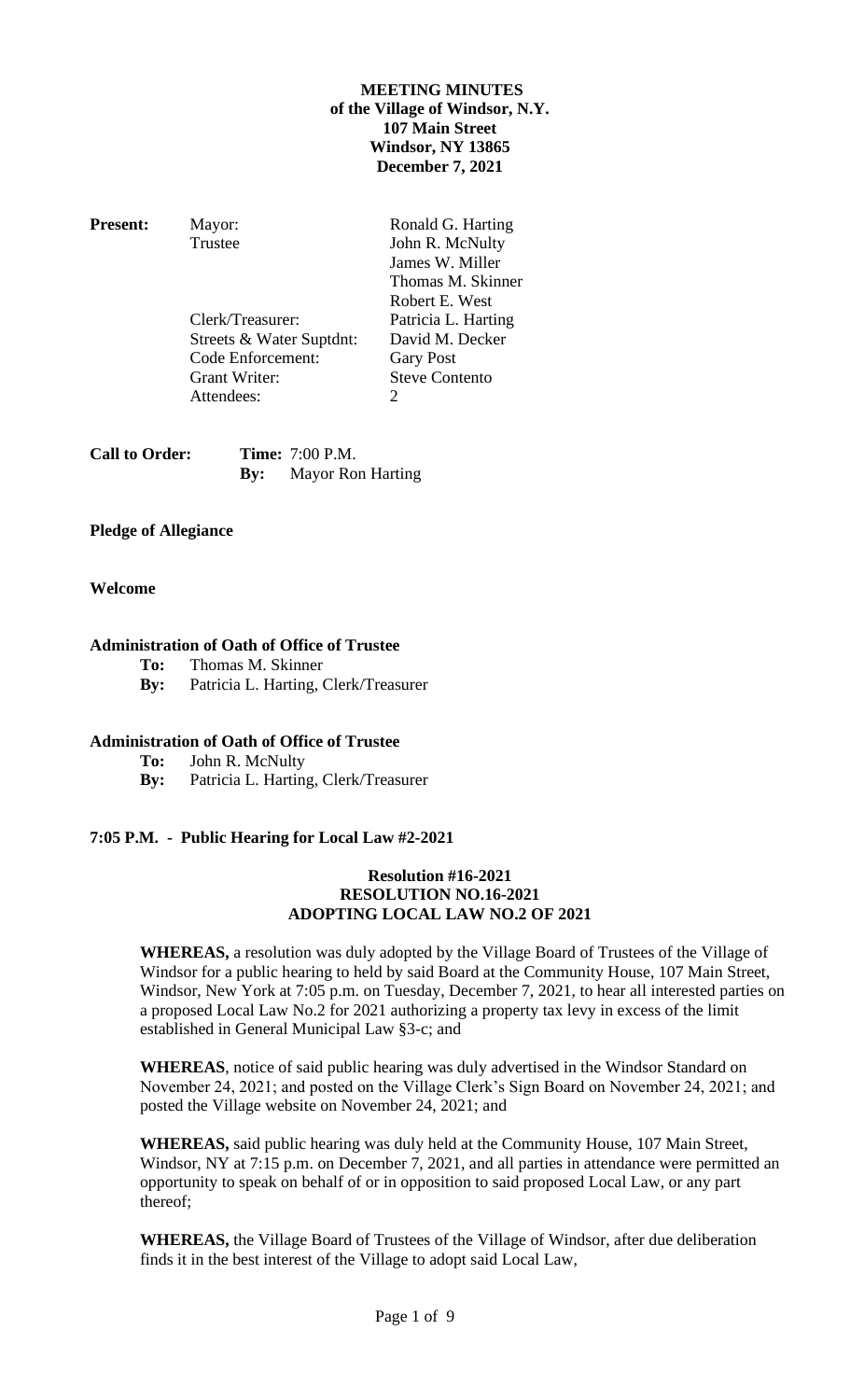**NOW, THEREFORE, BE IT RESOLVED** by the Village Board of Trustees of the Village of Windsor hereby adopts said Local Law as Local Law No.2 of 2021, a copy of which is attached hereto and made a part hereof, and

**RESOLVED** that the Village Clerk be and she is directed to enter said Local Law in the minutes of this meeting and in the Local Law Book of the Village of Winsor, and to give due notice of the adoption of said Local Law to the Secretary of State; and

**RESOLVED** that the Village Clerk be and she is directed to enter said Local Law in the minutes of this meeting and in the Local Law Book of the Village of Windsor, and to give due notice of the adoption of said Local Law to the Secretary of State; and

**RESOLVED** that this Resolution will take effect immediately.

| <b>Offered by:</b> | Thomas M. Skinner                      |
|--------------------|----------------------------------------|
| Seconded:          | James W. Miller                        |
| Vote:              | <b>AYE</b> - Mayor Ronald G. Harting   |
|                    | <b>AYE</b> - Trustee John R. McNulty   |
|                    | <b>AYE</b> - Trustee James W. Miller   |
|                    | <b>AYE</b> - Trustee Thomas M. Skinner |
|                    | <b>AYE</b> - Trustee Robert E. West    |

## **LOCAL LAW #2-2021**

Be it enacted by the Village Board of the Village of Windsor as follows:

## **Section 1. Legislative intent**

It is the intent of this local law to allow the Village of Windsor to adopt a budget for the fiscal year commencing March 1, 2022 that requires a real property tax levy in excess of the "tax levy limit" as defined by General Municipal Law §3-c.

## **Section 2. Authority**

This local law is adopted pursuant to subdivision 5 of General Municipal Law §5-3c, which expressly authorizes a local government's governing body to override the property tax cap for the coming fiscal year by the adoption of a local law approved by a vote of sixty percent (60% of said governing board.

## **Section 3. Tax Levy Limit Override**

The Board of Trustees of the Village of Windsor, located in the County of Broome, is hereby authorized to adopt a budget for the fiscal year commencing March 1, 2022 that requires a real property tax levy in excess of the amount otherwise prescribed in General Municipal Law §5-3c.

## **Section 4. Severability**

If a court determines that any clause, sentence, paragraph, subdivision, or part of this local law or the application thereof to any person, firm or corporation, or circumstance is invalid or unconstitutional, the court's order or judgment shall not affect, impair, or invalidate the remainder of this local law, but shall be confined in its operation to the clause, sentence, paragraph, subdivision, or part of this local law or in its application to the person, individual, firm or corporation or circumstance, directly involved in the controversy in which such judgment or order shall be rendered.

## **Section 5. Effective date**

This local law shall take effect immediately upon filing with the Secretary of State.

**Public Comment -** 1) Resident Russell Teed was present to discuss a business he would like to have in his home. Because it is in a RA District, he will have to file a Special Use Permit with the ZBA. Ruth Ann Seward was present but had nothing to say.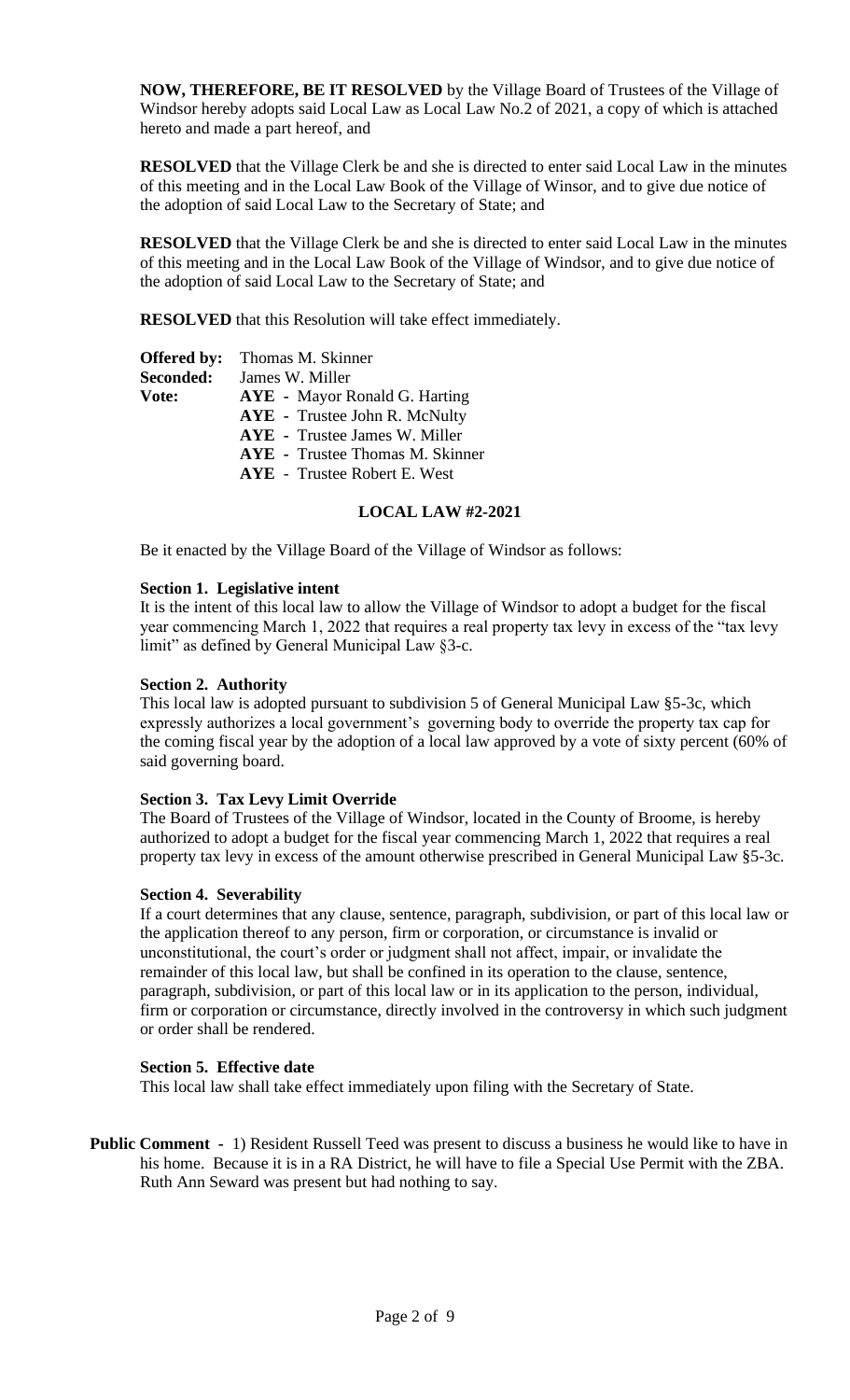- **Code Enforcement Report, Richard Osborne present -** 1) Rich issued 2 building permits; 5 Dewey Road and 30 Grove Street. 2) He has done repeated visits to 86 Chapel Street. They will not respond and have actually looked out the window but refused to answer. We will proceed with going to court. 3) He has been working with Russell Teed at 56 Grove Street for an in-home business. 4) He has been doing research for the ownership and code status of 8 Park Street. We are still waiting for a proposal from an interested party to confirm proposed future use of building. 5) He spoke with the new owner at 5 Pine Street.
- **Grant Writer Report, Steve Contento present -** 1) Still working on continuing activities with the clean energy grant. The grant depends on the population and the village could be the recipients. Steve will meet with the person in charge because it works on a points system. 2) He received information on the Small Communities Fund. He will stay in touch with David and Patti for the necessary paperwork. 3) He found a grant for a 5 year term grant to examine new initiatives for villages. It needs to be looking closer into it before we apply.

**Attorney Report -** A report was submitted. No comment.

**Streets Report, David Decker present -** 1) All the equipment is ready and operational for snow, only have had to salt the roads once thus far. 2) David got zero-turn prices from Chenango Supply. The cost to fix the old one with sharpening blades, tires, oil change would cost \$550. To purchase a new one with a price of \$11,400 with a 25% discount making it \$8,499 and they will give us \$5,000 for the old one for a final cost of \$3,499 for a new mower.

**Motion:** to purchase the new mower at a cost of \$3,499

**By:** Thomas M. Skinner

2<sup>nd</sup>: **nd:** Robert E. West

**Vote:** AYE - All

3) The Christmas lights are up. They have an idea of possibly hiring a company to decorate the gazebo as everyone is getting older and we aren't getting any young volunteers. Pole lights will be in jeopardy. I fear in a few years, unless younger people come in to take it over. 4) Keystone submitted a proposal for the addition to the pumphouse at a cost of \$39,070.00.

- **Motion:** to have Keystone do the architectural and engineering services for the DPW Pumhouse expansion
	- **By:** Thomas M. Skinner
	- 2<sup>nd</sup>: James W. Miller
	- **Vote:** AYE All

**Motion:** to give permission for Mayor Harting to sign the contract with Keystone

**By:** Thomas M. Skinner 2<sup>nd</sup>: James W. Miller **Vote:** AYE - All

**Water Report, David Decker present -** 1) All has been quiet so far. 2) Keeping an eye on the vacant houses. 3) Keep looking for grants for water. 4) Dave's been throwing numbers around for water rates. We haven't raised rates

**Treasurer's Report, Patricia Harting present -** A report was submitted. There was no comment.

**Motion:** to accept the Treasurer's Report

**By:** Robert E. West 2<sup>nd</sup>: James W. Miller **Vote:** AYE - All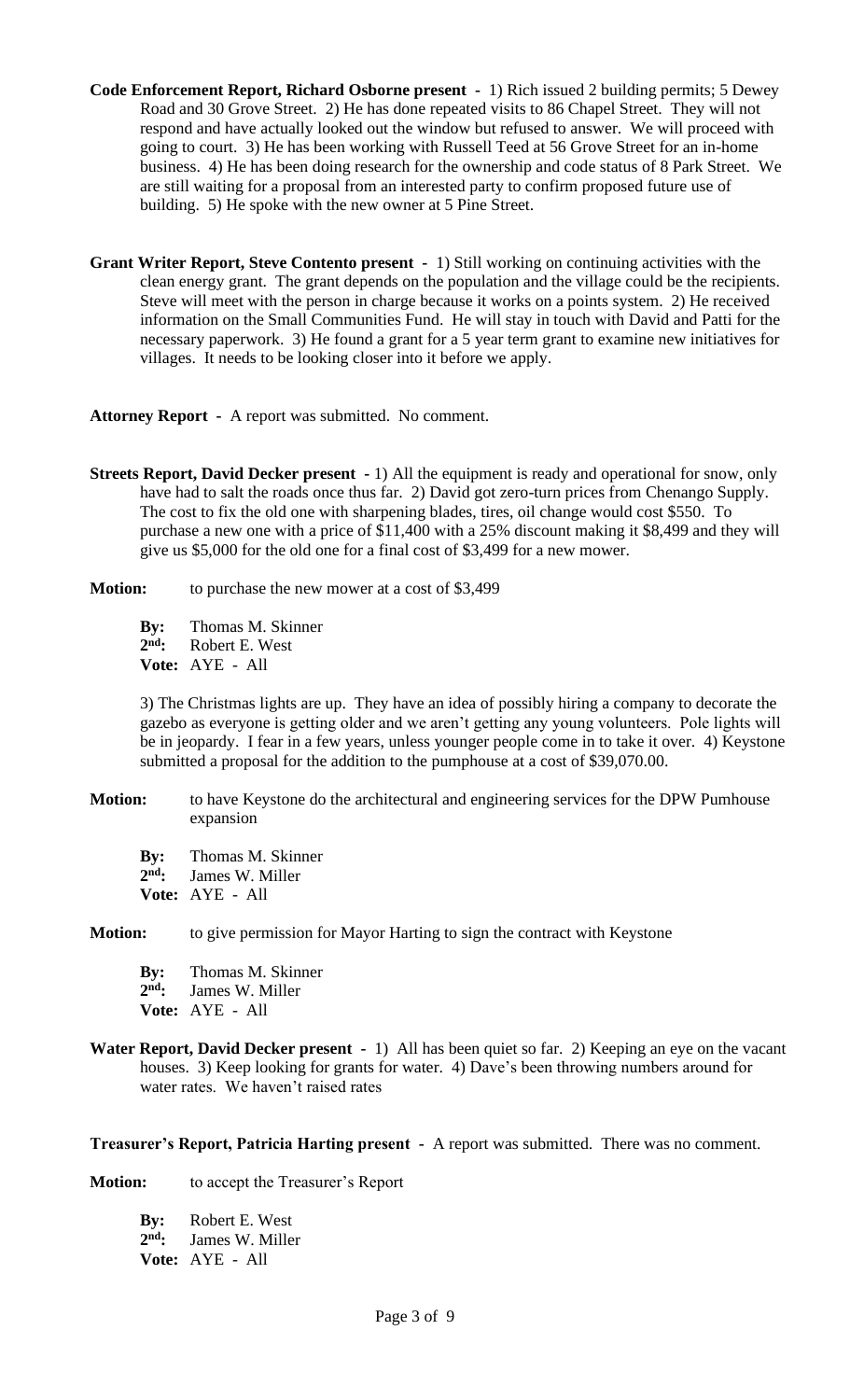## **RESOLUTION NO.17-2021 RESOLUTION TO ESTABLISH DATE, PLACE AND TIME OF REGULAR VILLAGE OF WINDSOR BOARD MEETINGS**

**BE IT RESOLVED,** that all regular meetings of the Board of Trustees of the Village of Windsor be held on the first Thursday of every month at 7:00 p.m. in the Windsor Community House located at 107 Main Street Windsor, NY

|           | <b>Offered by:</b> Ronald G. Harting |
|-----------|--------------------------------------|
| $2nd$ by: | James W. Miller                      |
| Vote:     | AYE - Mayor Ronald G. Harting        |
|           | AYE - Trustee John R. McNulty        |
|           | AYE - Trustee James W. Miller        |
|           | NAY - Trustee Thomas M. Skinner      |
|           | AYE - Trustee Robert E. West         |

**Resolution effective December 7, 2021**

#### **Resolution #18-2021**

# **RESOLUTION NO.18-2021 RESOLUTION TO PERMIT PAYMENT IN ADVANCE OF AUDIT**

**BE IT RESOLVED,** that payment may be made in advance of audit on claims for certain recurring expenses that include, but are limited to, public utility expenses, postage, freight and express charges, and such similar expenses.

|              | <b>Offered by:</b> John R. McNulty |
|--------------|------------------------------------|
| $2nd$ by:    | James W. Miller                    |
| <b>Vote:</b> | AYE - Mayor Ronald G. Harting      |
|              | AYE - Trustee John R. McNulty      |
|              | AYE - Trustee James W. Miller      |
|              | AYE - Trustee Thomas M. Skinner    |
|              | AYE - Trustee Robert E. West       |
|              |                                    |

**Resolution effective December 7, 2021**

## **Resolution #19-2021**

#### **RESOLUTION NO.19-2021 RESOLUTION TO PAY MILEAGE**

**WHEREAS,** the Board of Trustees of the Village of Windsor has determined to pay a fixed rate for mileage as reimbursement to such Officers and employees of the Village who use their personal automobiles while performing their official duties on behalf of the Village;

**NOW, THEREFORE, BE IT RESOLVED,** that the Board of trustees shall approve reimbursement to such Officers and employees at the rate of fifty-five cents  $(.55¢)$  per mile.

|           | <b>Offered by:</b> John R. McNulty |
|-----------|------------------------------------|
| $2nd$ by: | James W. Miller                    |
| Vote:     | AYE - Mayor Ronald G. Harting      |
|           | AYE - Trustee John R. McNulty      |
|           | AYE - Trustee James W. Miller      |
|           | AYE - Trustee Thomas M. Skinner    |
|           | AYE - Trustee Robert E. West       |

**Resolution effective December 7, 2021**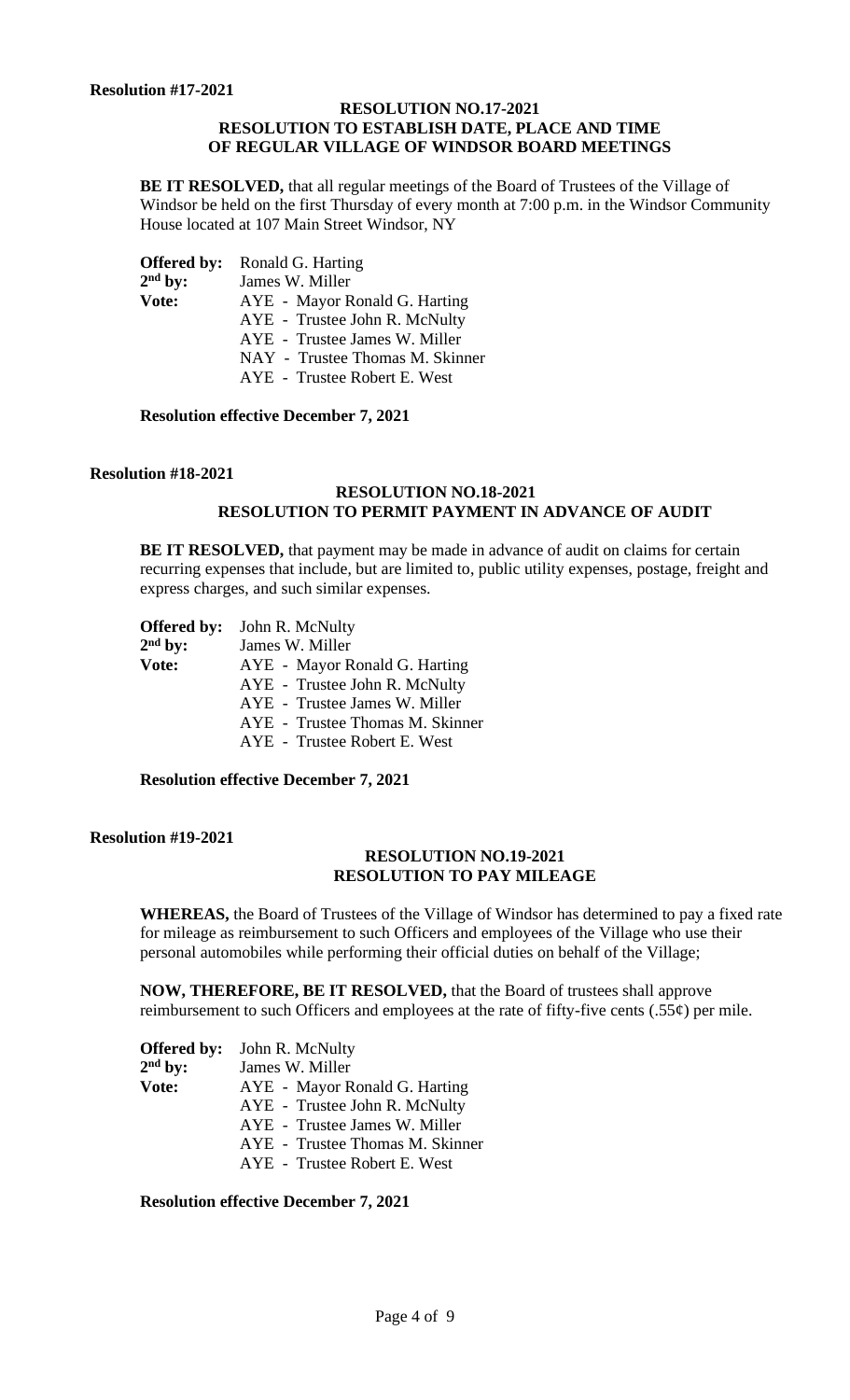## **RESOLUTION NO.20-2021 DESIGNATION OF OFFICIAL NEWSPAPER AND WEBSITE**

**WHEREAS,** the Village Board of Trustees has determined that there needs to be an official newspaper for the Village; and

**WHEREAS,** the Windsor Standard publishes a weekly newspaper that has a broad distribution of the newspaper within the village; and

**WHEREAS,** the Village of Windsor has a website and will post all legal notices and public notices on their site; and

**THEREFORE, BE IT RESOLVED,** the Board of Trustees does designate that the Windsor Standard be the official newspaper and [www.villageofwindsor.org](http://www.villageofwindsor.org/) be the official website of the Village of Windsor.

|           | <b>Offered by:</b> John R. McNulty |
|-----------|------------------------------------|
| $2nd$ by: | James W. Miller                    |
| Vote:     | AYE - Mayor Ronald G. Harting      |
|           | AYE - Trustee John R. McNulty      |
|           | AYE - Trustee James W. Miller      |
|           | AYE - Trustee Thomas M. Skinner    |
|           | AYE - Trustee Robert E. West       |
|           |                                    |

**Resolution effective December 7, 2021**

# **Resolution #21-2021**

#### **RESOLUTION NO.21-2021 DESIGNATION OF AUTHORIZED DEPOSITORIES**

**WHEREAS,** the Village Board of Trustees of the Village of Windsor has determined that the Village Law §4-412(3)(2) requires the designation of banks or trust companies for the deposit of all village monies; and

**WHEREAS,** NBT is located in Norwich, NY;

**THEREFORE, BE IT RESOLVED,** that the Board of Trustees does designate NBT as the depositories of all money received by the Village Treasurer, Clerk and Receiver of Taxes.

| <b>Offered by:</b> | John R. McNulty                 |
|--------------------|---------------------------------|
| $2nd$ by:          | James W. Miller                 |
| Vote:              | AYE - Mayor Ronald G. Harting   |
|                    | AYE - Trustee John R. McNulty   |
|                    | AYE - Trustee James W. Miller   |
|                    | AYE - Trustee Thomas M. Skinner |
|                    | AYE - Trustee Robert E. West    |
|                    |                                 |

**Resolution effective December 7, 2021**

**Resolution #22-2021**

#### **RESOLUTION NO.22-2021 EMPLOYEE ATTENDANCE AT CONFERENCES**

**WHEREAS,** there is to be held during the coming official year, training and meetings for municipal officers and employees; and

**WHEREAS,** it is determined by the Board of Trustees that attendance by certain municipal officials and employees at one or more of these meetings, conferences or schools, benefits the municipality;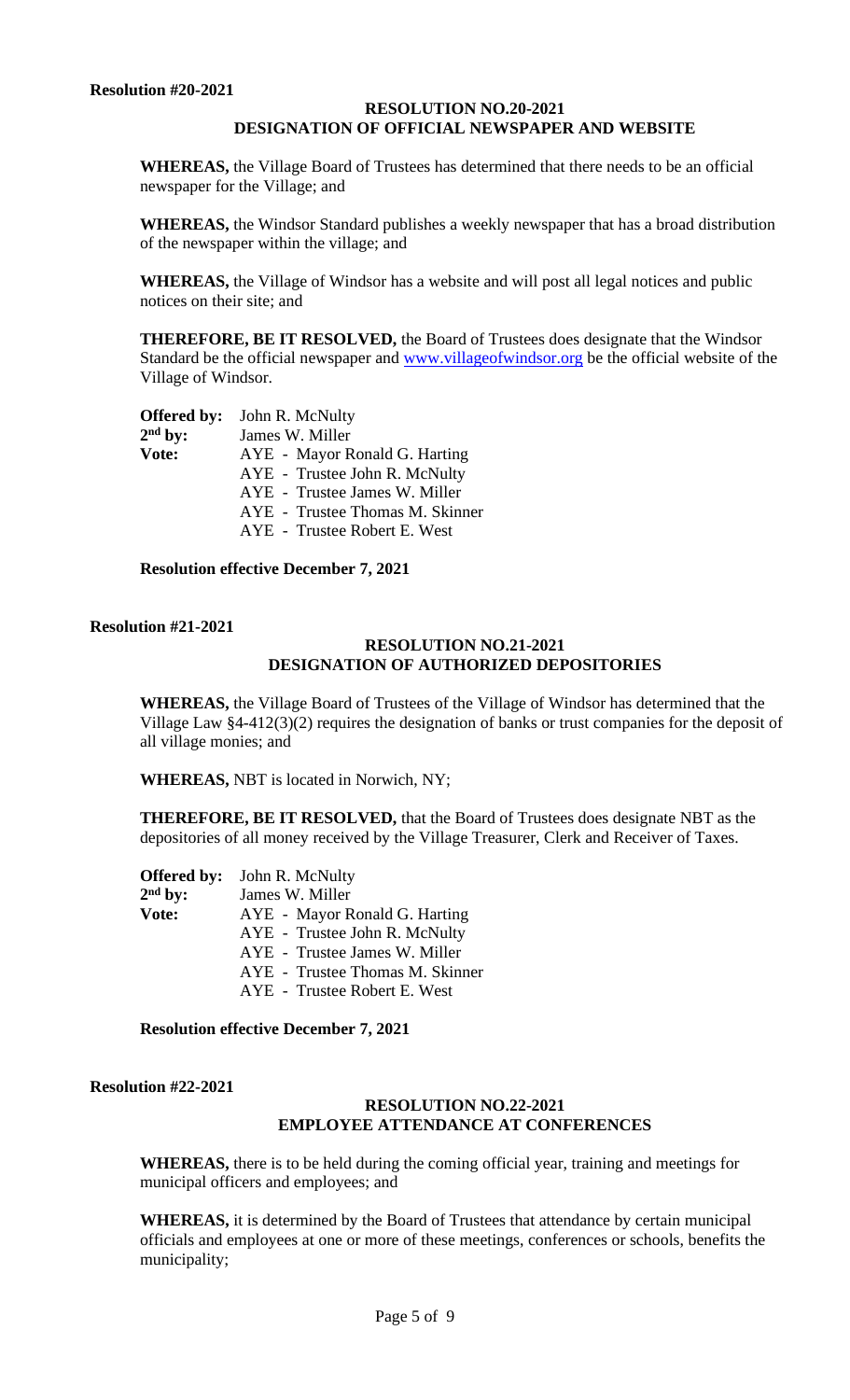**THEREFORE, BE IT RESOLVED,** that the following officers and employees are hereby authorized to attend these events:

Mayor Ronald G. Harting Trustees James W. Miller, John R. McNulty, Thomas Skinner, Robert West Clerk/Treasurer Patricia Harting Deputy Clerk/Treasurer Courtney Decker Streets & Water Superintendent David Decker Assistant Streets & Water Superintendent Eric Weidner Other individuals as approved by the Board of Trustees

**Offered by:** John R. McNulty  $2<sup>nd</sup>$  by: James W. Miller **Vote:** AYE - Mayor Ronald G. Harting AYE - Trustee John R. McNulty AYE - Trustee James W. Miller AYE - Trustee Thomas M. Skinner AYE - Trustee Robert E. West

**Resolution effective December 7, 2021**

# **Resolution #23-2021**

# **RESOLUTION NO.23-2021 RESOLUTION TO ADOPT PROCUREMENT POLICY**

**WHEREAS,** section 104-b of the General Municipal Law requires the governing body of every municipality to adopt internal policies and procedures governing all procurement of goods and services which are not required by law to be publicly bid, and

**WHEREAS,** comments have been solicited from all officers in the Village of Windsor involved in the procurement process,

**NOW, THEREFORE, BE IT RESOLVED,** by the Village Board of Trustees of the Village of Windsor, in a regular session duly convened that the Village of Windsor does hereby adopt the following procurement policy which is intended to apply to all goods and services which are not required by law to be publicly bid.

|           | <b>Offered by:</b> John R. McNulty |
|-----------|------------------------------------|
| $2nd$ by: | James W. Miller                    |
| Vote:     | AYE - Mayor Ronald G. Harting      |
|           | AYE - Trustee John R. McNulty      |
|           | AYE - Trustee James W. Miller      |
|           | AYE - Trustee Thomas M. Skinner    |
|           | AYE - Trustee Robert E. West       |

**Resolution effective December 7, 2021**

**Resolution #24-2021**

## **RESOLUTION NO.24-2021 RESOLUTIONAMENDING ANNUAL VILLAGE BUDGET FOR 2021/2022**

**WHEREAS,** the Village of Windsor purchased a new dump truck; and

**WHEREAS,** the Village of Windsor no longer needed the old dump truck and decided to sell the old truck;

**AND WHEREAS,** a quote was given by the Ford dealer to the value of the old truck being approximately \$25,000;

**AND WHEREAS,** George Hull wanted to purchase the truck at a price of \$25,000;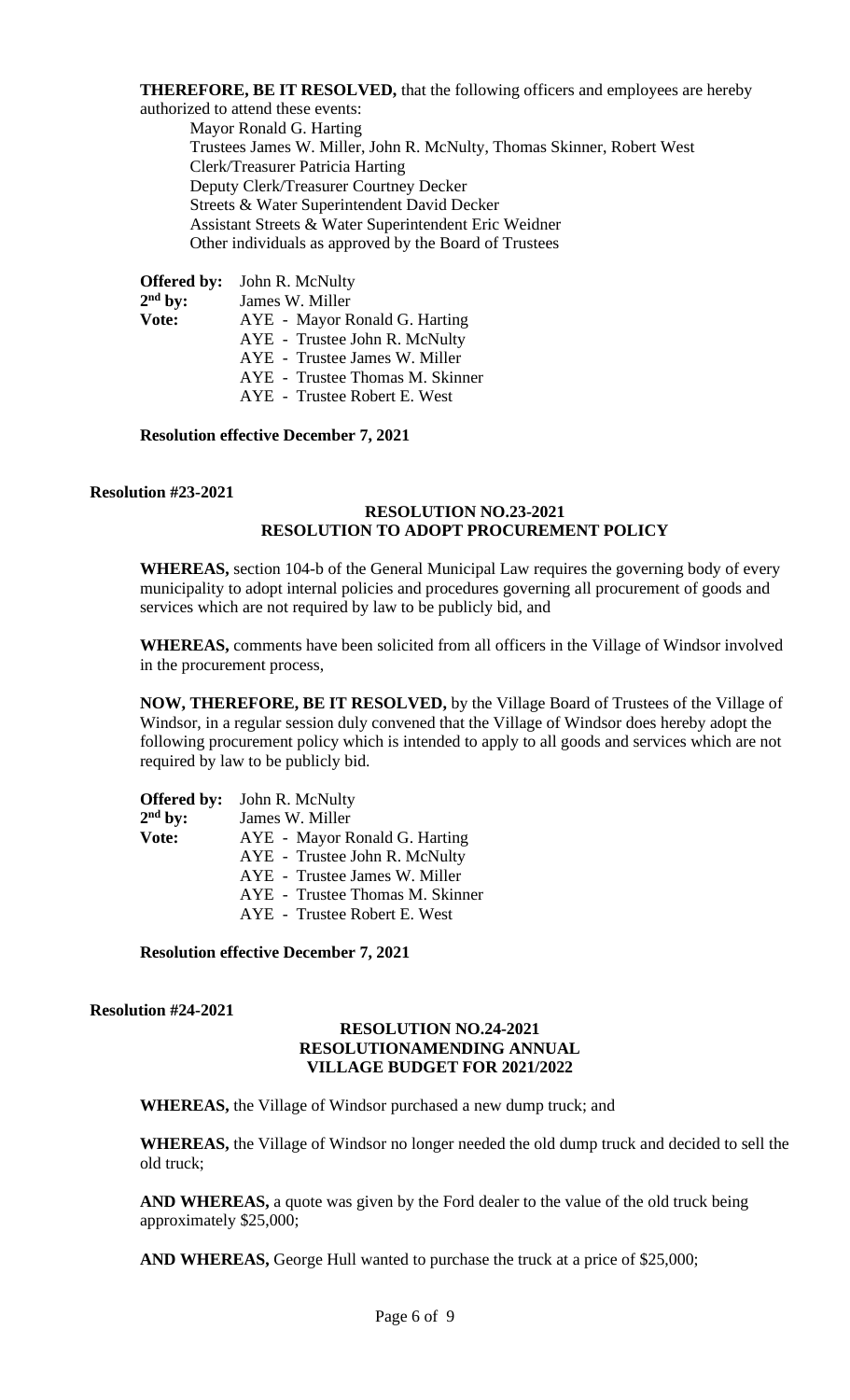**THEREFORE,** the money received from the sale of the old truck be recorded into Streets Contractual to help offset some of the cost of the new truck;

**BE IT RESOLVED** that the said annual budget approved and filed as aforesaid, be amended as follows:

| <b>Estimated Revenues</b><br><b>Subsidiary Account</b>       | A510 | \$25,000.00<br>A2665-Equipment Sales       | \$25,000.00 |
|--------------------------------------------------------------|------|--------------------------------------------|-------------|
| <b>Estimated Appropriations</b><br><b>Subsidiary Account</b> | A960 | \$25,000.00<br>A5110.4-Streets Contractual | \$25,000.00 |

**NOW, THEREFORE, BE IT RESOLVED,** that said budget as amended, is hereby adopted and established as the amended annual budget for this Village for the fiscal year beginning March 1, 2021.

| <b>Offered by:</b> | John R. McNulty                 |
|--------------------|---------------------------------|
| $2nd$ by:          | James W. Miller                 |
| Vote:              | AYE - Mayor Ronald G. Harting   |
|                    | AYE - Trustee John R. McNulty   |
|                    | AYE - Trustee James W. Miller   |
|                    | AYE - Trustee Thomas M. Skinner |
|                    | AYE - Trustee Robert E. West    |
|                    |                                 |

#### **Resolution effective December 7, 2021**

**Motion:** to accept the Meeting Minutes of November 2, 2021

- **By:** Robert E. West
- 2<sup>nd</sup>: James W. Miller
	- **Vote:** AYE Mayor Ronald G. Harting AYE - Trustee John R. McNulty AYE - Trustee James W. Miller ABSTAIN - Trustee Thomas M. Skinner AYE - Trustee Robert E. West

#### **Motion:** to accept the Meeting Minutes of November 8, 2021

| $\mathbf{By:}$ | Robert E. West  |
|----------------|-----------------|
| $2nd$ :        | James W. Miller |
|                | Vote: AYE - All |

#### **Motion:** to accept the Meeting Minutes of November 15, 2021 with a change that the Public Hearing for the budget year 2022/2023 take place on January 6, 2022 at 7:00 p.m.

| By:     | Robert E. West  |
|---------|-----------------|
| $2nd$ : | James W. Miller |
|         | Vote: AYE - All |

**Motion:** to accept the Organizational Committees

**By:** Thomas M. Skinner 2<sup>nd</sup>: **Robert E. West** 

**Vote:** AYE - All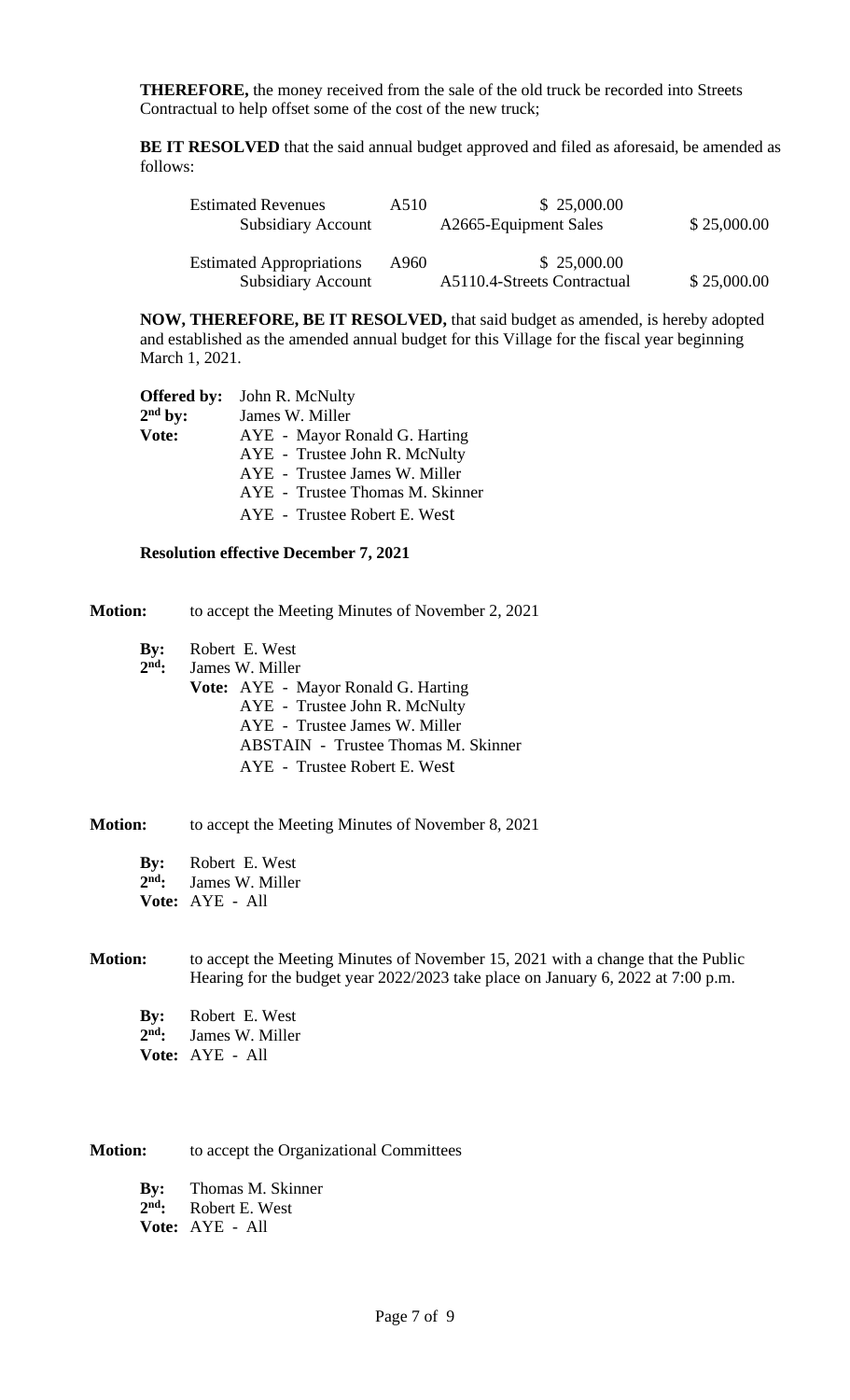#### **Organizational Committees:**

| Mayor:<br>Trustees:                                                                                                                                                                                               | Ronald G. Harting<br>John R. McNulty<br>James W. Miller<br>Thomas M. Skinner<br>Robert E. West, Jr.                                                                                                                |                                                                                                                         |
|-------------------------------------------------------------------------------------------------------------------------------------------------------------------------------------------------------------------|--------------------------------------------------------------------------------------------------------------------------------------------------------------------------------------------------------------------|-------------------------------------------------------------------------------------------------------------------------|
| Deputy Mayor:<br>Clerk/Treasurer:<br>Deputy Clerk/Treasurer:<br>Streets & Water Superintdt:<br><b>Village Attorney:</b><br>Code Enforcement Officer:<br><b>Official Newspaper:</b><br>Historian:<br>Grant Writer: | Thomas M. Skinner<br>Patricia L. Harting<br><b>Courtney Decker</b><br>David M. Decker<br><b>Robert McKertich</b><br><b>Richard Osborne</b><br><b>Windsor Standard</b><br>Louella English<br><b>Steven Contento</b> |                                                                                                                         |
| <b>Zoning Board of Appeals:</b>                                                                                                                                                                                   | Noreen Millen<br>Paul Noyd<br><b>Elaine Card</b><br>David Florance                                                                                                                                                 | Expires 12/2022<br><b>Expires 12/2019</b><br><b>Expires 12/2020</b><br><b>Expires</b> 12/2021                           |
| Planning Board:                                                                                                                                                                                                   | Chris Nagle<br>Don Sibley<br><b>James Sorenson</b><br><b>James Conrad</b><br><b>Grace Holton</b>                                                                                                                   | <b>Expires 12/2022</b><br>Expires 12/2023<br><b>Expires 12/2024</b><br><b>Expires 12/2025</b><br><b>Expires 12/2026</b> |
| Committees:<br>Code Enforcement:                                                                                                                                                                                  | Ronald G. Harting                                                                                                                                                                                                  |                                                                                                                         |
| Comm.House/RR:                                                                                                                                                                                                    | Thomas M. Skinner<br><b>Richard Osborne</b><br>John R. McNulty<br>Thomas M. Skinner                                                                                                                                |                                                                                                                         |
| Parks:                                                                                                                                                                                                            | Robert E. West<br>John R. McNulty<br>James W. Miller                                                                                                                                                               |                                                                                                                         |
| Fire Company:                                                                                                                                                                                                     | Ronald G. Harting<br>James W. Miller                                                                                                                                                                               |                                                                                                                         |
| Streets:                                                                                                                                                                                                          | James W. Miller                                                                                                                                                                                                    |                                                                                                                         |
| Water:                                                                                                                                                                                                            | Robert E. West<br>Ronald G. Harting<br>Thomas M. Skinner                                                                                                                                                           |                                                                                                                         |
| Safety:                                                                                                                                                                                                           | James W. Miller<br>David M. Decker<br>James W. Miller<br><b>Richard Osborne</b>                                                                                                                                    |                                                                                                                         |

#### **New Business**

1) Trustee McNulty asked about the ditch that was dug at the base of the hill in back of the school. It was stated that it's school property and there's nothing we can do. Trustee McNulty also asked if the village board had recognized Paul Dillingham's service to the village as a Trustee. Mayor Harting stated that we did at last month's meeting along with recognition for Dick Smith and Don Williams.

**Motion:** to pay bills as authorized by vouchers signed by board members

**By:** James W. Miller  $2<sup>nd</sup>$ : **John R. McNulty Vote:** AYE - All